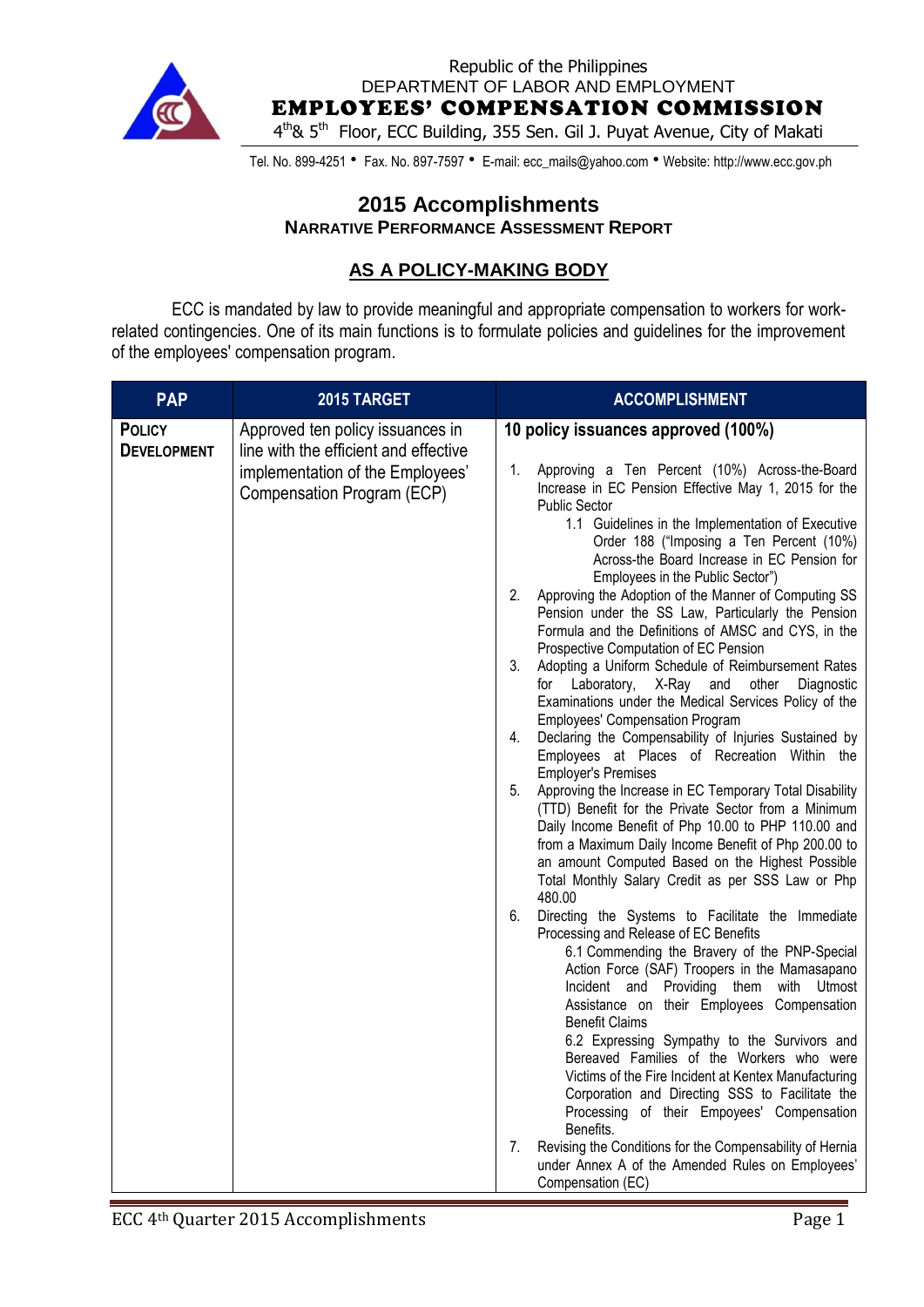| <b>PAP</b> | 2015 TARGET | <b>ACCOMPLISHMENT</b>                                                                                                                                                                                                                                                                                                                                                                                                                                                                                                     |
|------------|-------------|---------------------------------------------------------------------------------------------------------------------------------------------------------------------------------------------------------------------------------------------------------------------------------------------------------------------------------------------------------------------------------------------------------------------------------------------------------------------------------------------------------------------------|
|            |             | 8.<br>Approving the Process Cycle Time for the Processing of<br>Claims for Employees' Compensation at the GSIS<br>Approving the Process Cycle Time for the Processing of<br>9.<br>Claims for Employees' Compensation at the SSS<br>10. Directing the Systems to Adopt a System of Paying EC<br>Medical Benefit for Dialysis of Persons with Work-<br>Related Disabilities (PWRDs) Taking Into Consideration<br>Their Philhealth Coverage<br>(Note: 1.1, 6.1 and 6.2 are separate policy issuances / Board<br>Resolutions) |

# **AS AN APPELATE BODY**

ECC reviews and decides all appealed EC claims elevated to the Commission after denial by the Systems. A system of monitoring/tracking every action taken on the case has been installed to ensure prompt disposition of appealed EC claims.

| <b>PAP</b>                                                                    | 2015 TARGET                                                                                                |                                                                                                              | <b>ACCOMPLISHMENT</b>                                                                                                                                                                              |                                          |  |
|-------------------------------------------------------------------------------|------------------------------------------------------------------------------------------------------------|--------------------------------------------------------------------------------------------------------------|----------------------------------------------------------------------------------------------------------------------------------------------------------------------------------------------------|------------------------------------------|--|
| <b>SPEEDY</b><br><b>DISPOSITION OF</b><br><b>EC APPEALED</b><br><b>CLAIMS</b> | 100% disposition rate by EO 2015<br>for EC appealed cases received as<br>of 20 November 2015               | 96% disposition rate<br>$\checkmark$<br>- 131 cases disposed<br>- 136 cases handled<br>100% disposition rate |                                                                                                                                                                                                    |                                          |  |
|                                                                               | All appealed cases disposed within<br>the process cycle time (PCT) of 30<br>working days (pls refer to PCT |                                                                                                              |                                                                                                                                                                                                    | - 131 cases were disposed within the PCT |  |
|                                                                               | schedule as gradually decreased)                                                                           |                                                                                                              | Below 20 working days<br>For cases received after March 9, 2015, PCT<br>is 20 working days from the time of docketing<br>until the resolution of the Commission (per<br>GCG performance scorecard) | 93                                       |  |
|                                                                               |                                                                                                            |                                                                                                              | 21 - 30 working days<br>For cases received prior to March 6, 2015,<br>PCT is 30 working days.                                                                                                      | 36                                       |  |
|                                                                               |                                                                                                            |                                                                                                              | 40 working days<br>For cases received carried over from CY<br>2014, PCT is 40 working days                                                                                                         | 2                                        |  |

## **ON INFORMATION DISSEMINATION**

This program is designed to increase public awareness on the Employees Compensation Program (ECP) and to ensure at all times that workers are informed of their rights, benefits and privileges under the ECP.This involves the conduct of seminars/lectures on the ECP and OSH in different venues. Target participants of ECP seminars/lectures are rank and file workers, labor union representatives and human resource officers.

| <b>PAP</b>                                               | 2015 TARGET                                                                                         | <b>ACCOMPLISHMENT</b>                                                                                                                               |
|----------------------------------------------------------|-----------------------------------------------------------------------------------------------------|-----------------------------------------------------------------------------------------------------------------------------------------------------|
| <b>ECP</b><br><b>INFORMATION</b><br><b>DISSEMINATION</b> | Conducted 380 ECP advocacy<br>seminars with 25,000 participants<br>from 11,000 companies nationwide | 648 ECP advocacy seminars conducted<br>(170%)<br>$\checkmark$ 26,707 participants reached (107%)<br>$\checkmark$ 12,203 companies nationwide (111%) |